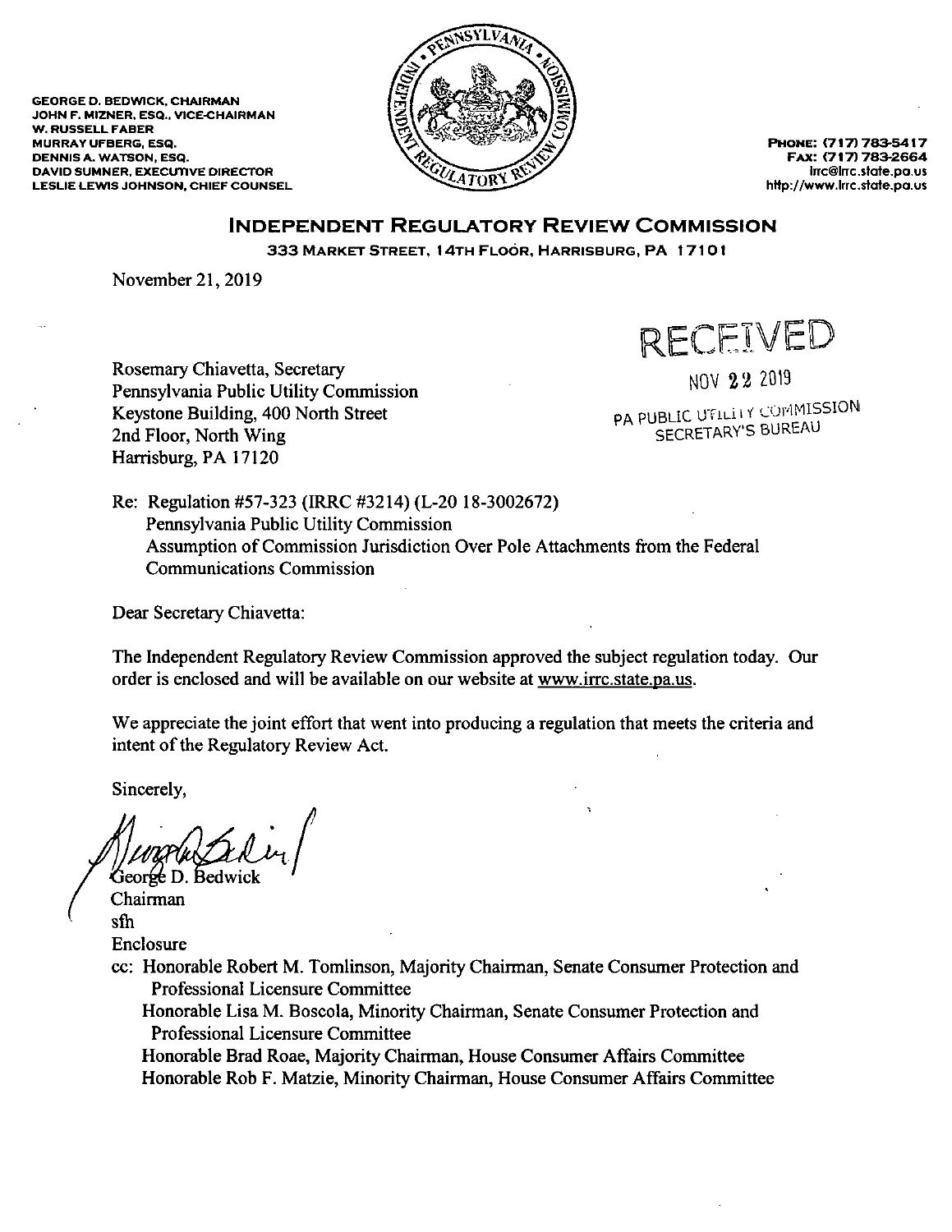## **INDEPENDENT REGULATORY REVIEW COMMISSION APPROVAL ORDER**

Commissioners Voting: Public Meeting Held November 21, 2019

George D. Bedwick, Chairman John F. Mizner, Esq., Vice Chairman W. Russell Faber Murray Ufberg, Esq. Dennis A. Watson, Esq.

Regulation No. 57-323 (#3214) Pennsylvania Public Utility Commission Assumption of Commission Jurisdiction Over Pole Attachments from the Federal Communications Commission

On September 13, 2018, the Independent Regulatory Review Commission (Commission) received this proposed regulation from the Pennsylvania Public Utility Commission (PUC). This rulemaking amends 52 Pa. Code by adding Chapter 77. The proposed regulation was published in the September 29, 2018 *Pennsylvania Bulletin* with a public comment period ending on November 28, 2018. The final-form regulation was submitted to the Commission on October 21, 2019.

This final-form rulemaking exercises reverse-preemption of the Federal Communication Commission regulation of utility pole attachments pursuant to 47 U.S.C. § 224.

We have determined this regulation is consistent with the statutory authority of the PUC  $(66 \text{ Pa. C.S.} \S\S 313, 314, 501, 701, 1301 \S 1501)$  and the intention of the General Assembly. Having considered all of the other criteria of the Regulatory Review Act, we find promulgation of this regulation is in the public interest.

## **BY ORDER OF THE COMMISSION:**

This regulation is approved.



George D. Bedwick, Chairman